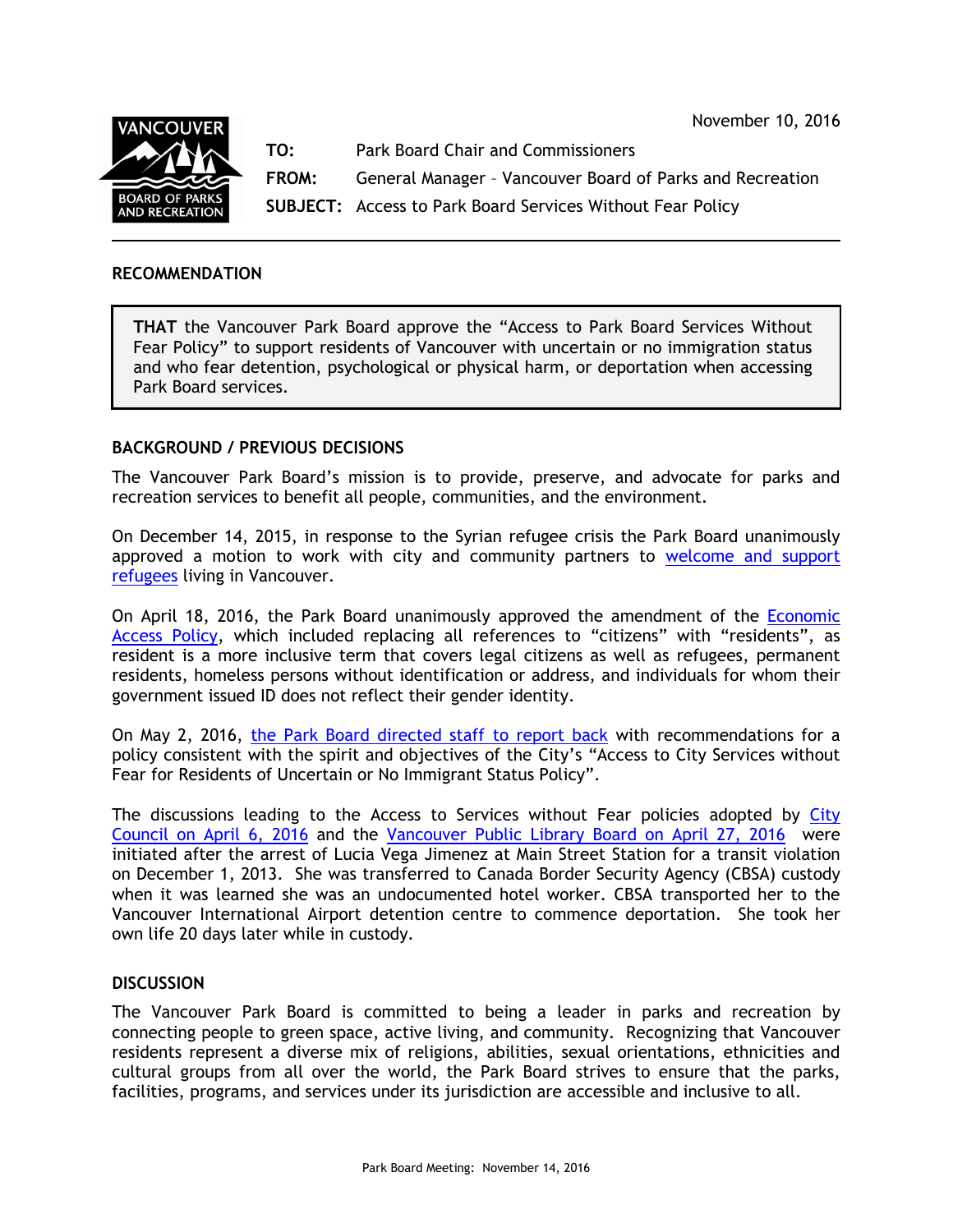The adoption of an "Access to Park Board Services Without Fear Policy" will ensure that residents of Vancouver with uncertain or no immigration status will have the opportunity to participate in Park Board programs and services, and that they may do so without fear that information collected about their immigration status will be shared with other agencies, which could result in detention, psychological and physical harm, or deportation. This policy will outline the guiding principles and directives to which all other Park Board procedures, guidelines, and policies must align.

#### **Current Practices**

The Vancouver Park Board collects personal information from residents of Vancouver and other municipalities when they register for a program, complete a rental agreement, apply for the Leisure Access Program, or participate in a planning survey. There are currently only two situations identified where information about, or related to, immigration status may be requested:

- i. when registering children (under 19) for certain activities that require an informed consent form to be completed, and
- ii. when applying for certain Leisure Access benefits via the self-referral process

# *Informed Consent – Medical Emergencies*

Some activities and programs for children (under age 19) require the completion of the Park Board's *Parent/Guardian Consent, Acknowledgement of Risk, Waiver, Release & Indemnity* form. One section of the form seeks Emergency Information and Medical Consent, which includes a request for the child's BC Care number or proof of medical insurance. Individuals with uncertain or no immigration status have neither.

Since August 2015, Vancouver Coastal Health Authority has provided emergency treatment without contacting CBSA if the patient is of uncertain or no immigration status. The BC Mental Health Act requires that treatment is provided regardless of immigration or insurance status, and Medical Services will provide a social worker if the patient is uninsured. Fraser Health Authority adopted a similar policy mid-January 2016.

Upon review, City of Vancouver Legal Services have advised there is no legal requirement for the Park Board to obtain BC Care Card or Medical Insurance & Policy numbers for minors with uncertain or no immigration status prior to granting them permission to participate in Park Board programs or to use Park Board facilities. As such, provision of this information will not be required when parents/guardians complete this form in order to provide their informed consent.

# *Leisure Access Program – Self Referred Applications*

Applications received via LAP's self-referral process request the immigration status of Permanent Residents and Refugees. This information is sought to identify Business or Entrepreneur class applicants who otherwise do not qualify for the leisure access benefit. Individuals in these two classes also provide their landing papers as a proxy for a Canada Revenue Agency Proof of Income Statement.

As outlined in the [Economic Access Policy & Leisure Access Program Update](http://parkboardmeetings.vancouver.ca/2016/20160418/REPORT-EconomicAcccesPolicyLAP-update-20160418.pdf) board report, an expedited Third Party Referral process was introduced to improve access to vulnerable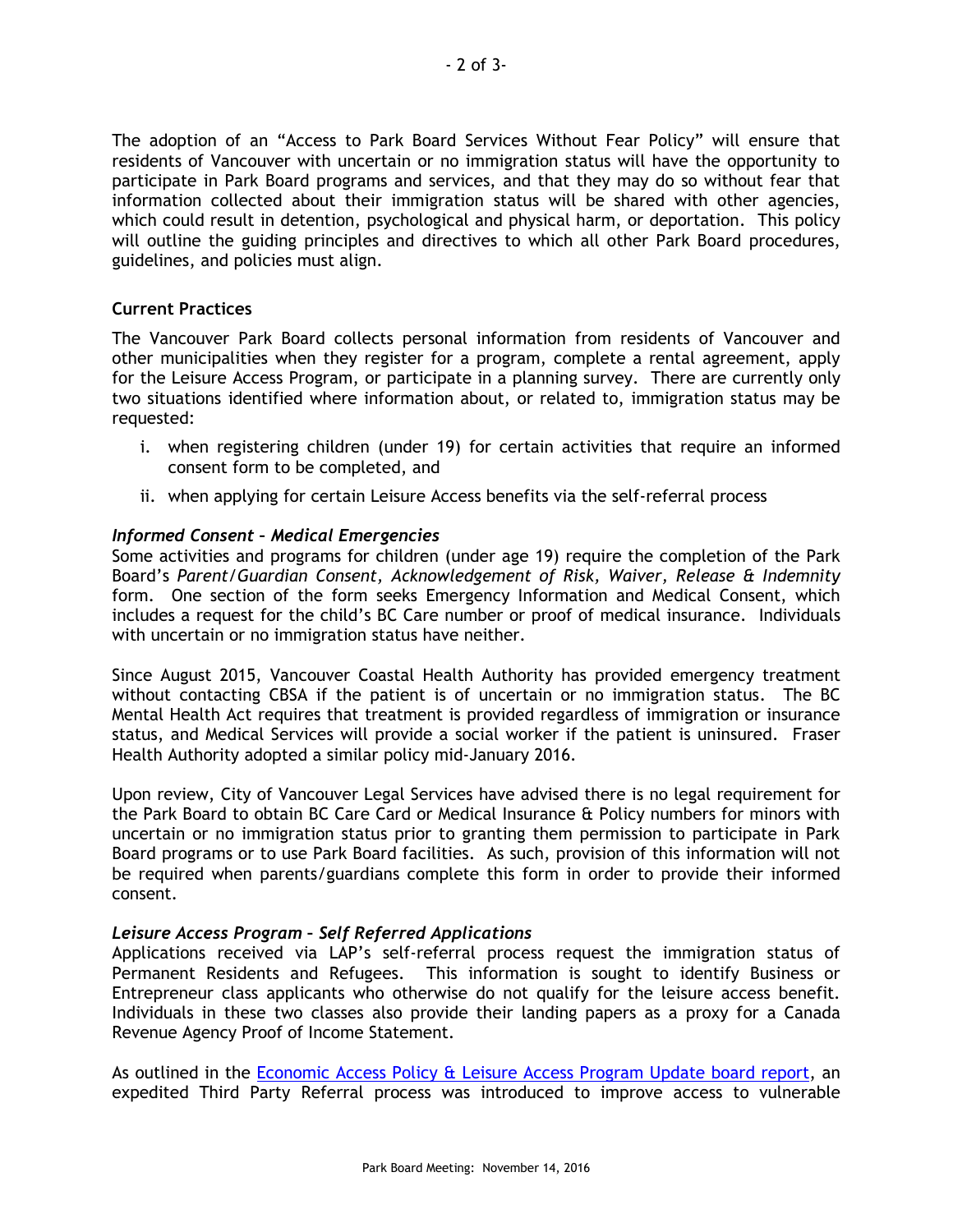residents, including the homeless, victims of violence, undocumented individuals and refugees, as well as to those in the Trans\* and Gender Variant community where their government ID may not match their gender identity. Approved organizations complete the Third Party Referral application and the resident brings the form to a community recreation facility which will process their Leisure Access membership the same day. Immigration status is neither sought nor collected by Park Board staff for these referrals.

## **Policy Implementation**

Staff have identified the following implementation actions required to ensure Park Board policies, programs, and services will be aligned to the new policy:

- (a) review and amend current Park Board procedures, guidelines, and polices to replace any occurrences of the word "citizens" with "residents". Resident is a more inclusive term which includes those with uncertain or no immigrant status;
- (b) update the Park Board's *Parent/Guardian Consent, Acknowledgement of Risk, Waiver, Release & Indemnity* form to reflect that proof of medical insurance is not required for minors with uncertain or no immigration status; participation will still be permitted if this information is not provided;
- (c) confirm that the immigration status of Permanent Residents and Refugees will only be sought through the Leisure Access Program's Self Referred Application, solely for the purpose of determining eligibility for the Leisure Access benefit;
- (d) communicate the new policy to staff and community stakeholders to ensure Park Board procedures, practices & services are in line with the principles and directives.

#### **SUMMARY**

Staff recommend the Vancouver Park Board approve the proposed *Access to Park Board Services without Fear Policy* as attached in Appendix A. This policy will ensure that residents of Vancouver with uncertain or no immigration status will have the opportunity to participate in Park Board programs and services without fear that their immigration status will be shared with other agencies, which could lead to detention, psychological and physical harm, or deportation.

Improving access supports the Park Board's strategic initiative of *Parks and Recreation for All* and encourages healthier lifestyles and the building of community connections.

General Manager's Office Vancouver Board of Parks and Recreation Vancouver, BC

Prepared by: Paul Czene, Recreation Coordinator, Access and Volunteer Services

pc/jk/clc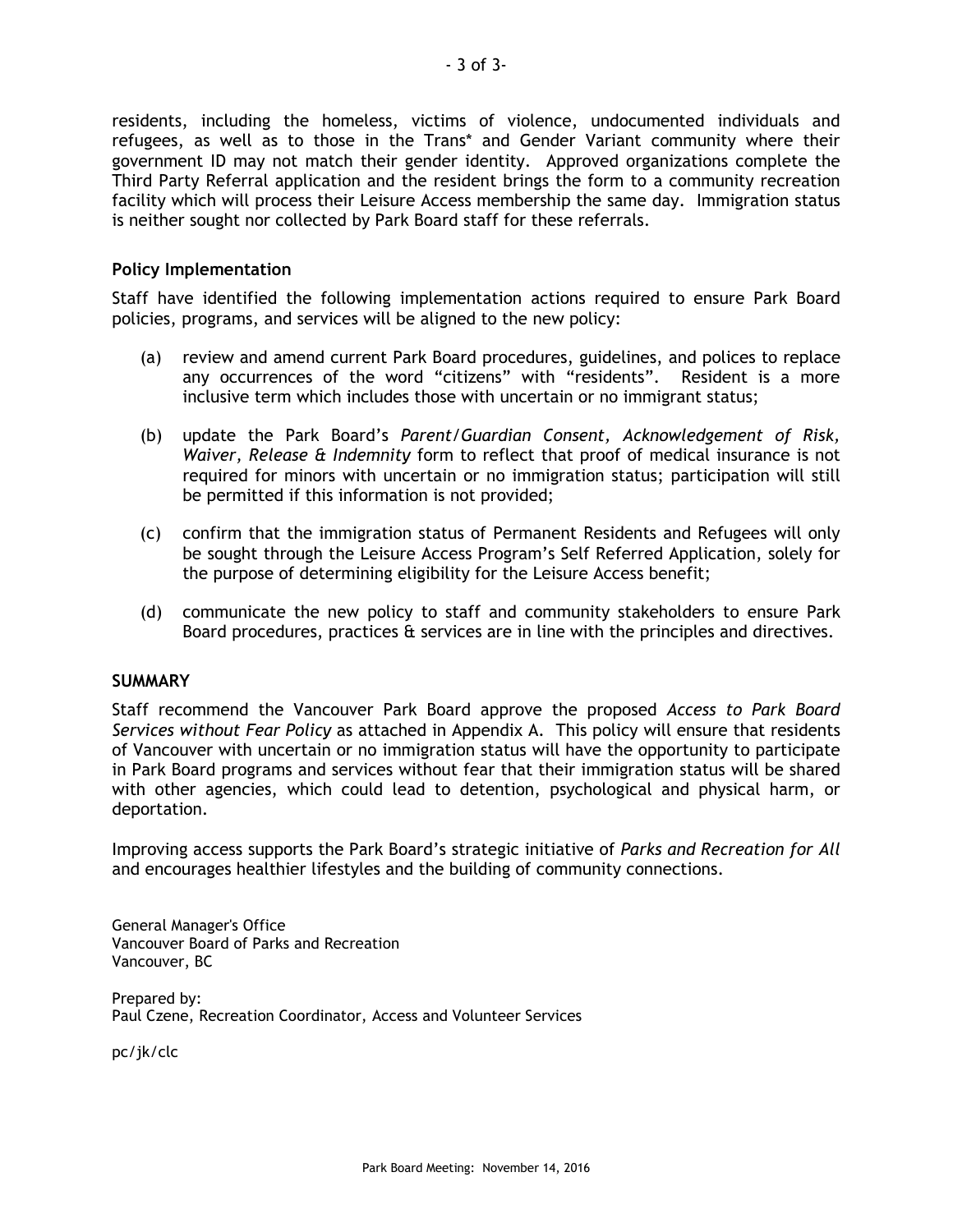## **Access To Park Board Services Without Fear Policy – PROPOSED**

#### **PURPOSE**

The objective of this policy is to ensure that residents of Vancouver with uncertain or no immigration status will have the opportunity to participate in Park Board programs and services, and that they may do so without fear; unless required by law, no information collected about their immigration status, which could result in detention, psychological and physical harm, or deportation, will be shared with other institutions or orders of government.

## **SCOPE**

This policy will guide the actions of all Park Board staff, including elected officials, in all matters related to access and delivery of programs and services provided by the Park Board to Vancouver residents.

## **DEFINITIONS**

For the purpose of applying this policy to Park Board procedures, guidelines, and policies, four specific categories of immigration status are defined:

- 1. **Uncertain Status –** for individuals with pending and/or unknown immigration status;
- 2. **No Status –** for individuals who reside or work without authorization, who have no immigration status, or who are generally referred to as "undocumented";
- 3. **Permanent Resident Status –** for individuals who have immigrated with authorization to Canada but are not yet a Canadian citizen;
- 4. **Refugee –** for individuals who have a well-founded fear of persecution for reasons of race, religion, nationality, membership in a particular social group or political opinion, and
	- i. are outside their country of nationality and unable or, by reason of that fear, unwilling to obtain the protection of their country, or
	- ii. have no country of nationality, are outside their country of former habitual residence (home country) and unable or, by reason of that fear, unwilling to return to that country.

#### **POLICY DIRECTIVES**

- 1. Access to Park Board services is not dependent on immigration status.
	- a. The Park Board will only request the immigration status of Permanent Residents and Convention Refugees for the purpose of determining eligibility for the Leisure Access Program for Self-Referred applications; immigration status will not be required for applications received via approved Third Party Referral organizations.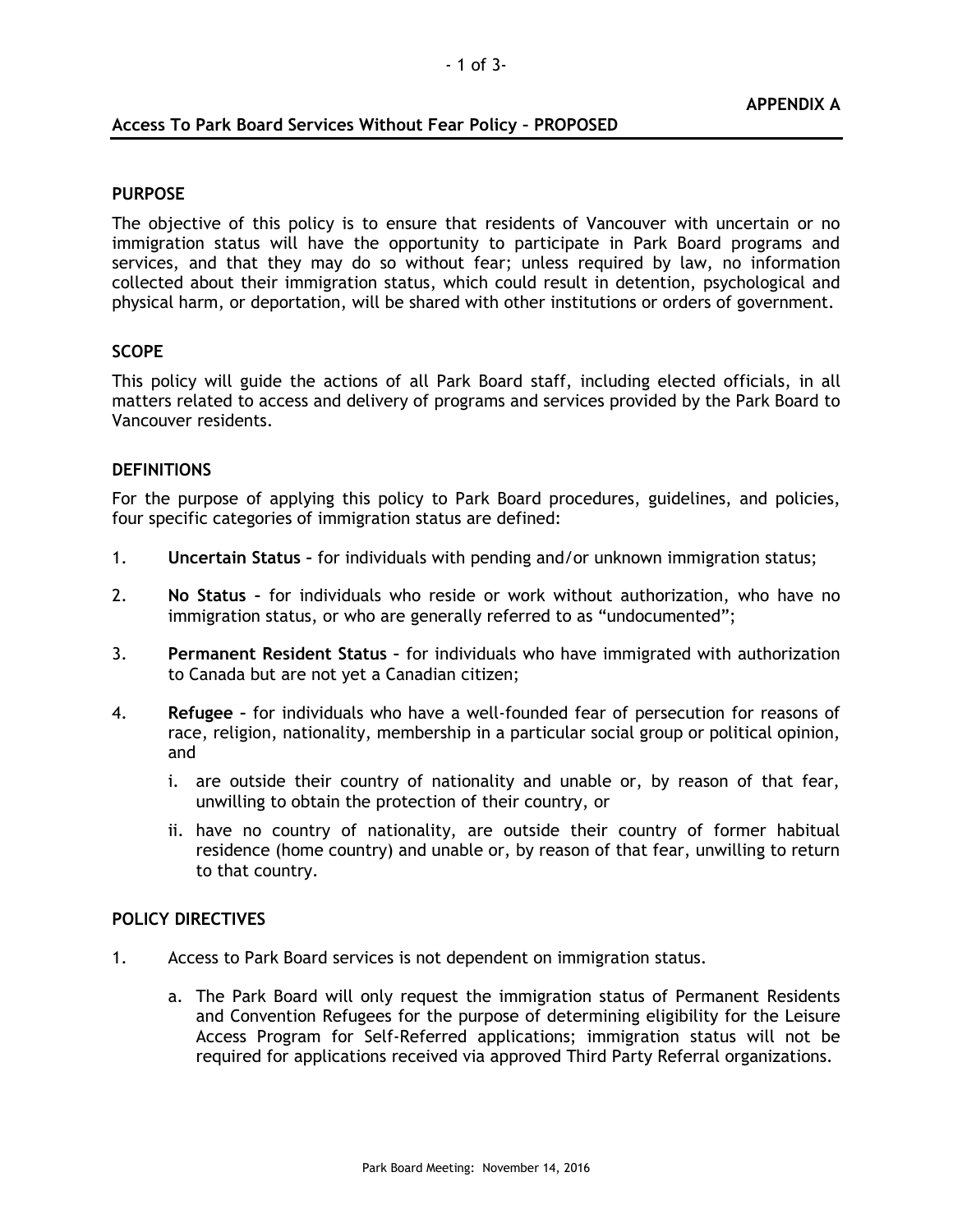# **Access To Park Board Services Without Fear Policy – PROPOSED**

- b. Minors without a BC Care Card or medical insurance can participate in Park Board activities with the informed written consent of a legal parent or guardian.
- 2. The Park Board will uphold and enforce the Freedom of Information and Protection of Privacy Act to ensure any and all personal information is secured and only shared for the purpose it was provided, in accordance with the law.
	- a. The voluntary disclosure of immigration status is outside the scope of the Park Board's jurisdiction;
	- b. Park Board staff are not permitted to disclose personal information.

## **PRINCIPLES**

The following principles, including the Code of Conduct, will guide the conduct of Park Board staff in relation to this policy.

- 1. **Integrity**: Employees are the keepers of the public trust and must uphold the highest standards of ethical behavior.
- 2. **Accountability**: Employees are obligated to answer to the responsibilities that have been entrusted to them and the decisions they make.
- 3. **Responsibility**: Employees must act responsibly, within the law and within the authorities of the Vancouver Charter.
- 4. **Leadership**: Employees must demonstrate and promote the key principles of the Code of Conduct through their decisions, actions and behaviour.
- 5. **Respect**: Employees must conduct public business efficiently, with decorum and with proper attention to the city's diversity.
- 6. **Openness**: Employees have a duty to be as open as possible about their decisions and actions by communicating decision-making processes, encouraging appropriate public participation and appropriate means for providing feedback.
- 7. **Equity**: This policy addresses the principle of service equity so all residents, particularly those facing the greatest barriers, can access Park Board services without impediment.
- 8. **Intersectionality**: A "for all" lens will help ensure that initiatives pursued are both universal for all and focused on specific populations most vulnerable to health inequities. Individuals will not be viewed in a monolithic way, by recognizing the complexity of the lived realities of individuals who experience marginalization on multiple and intersecting grounds.